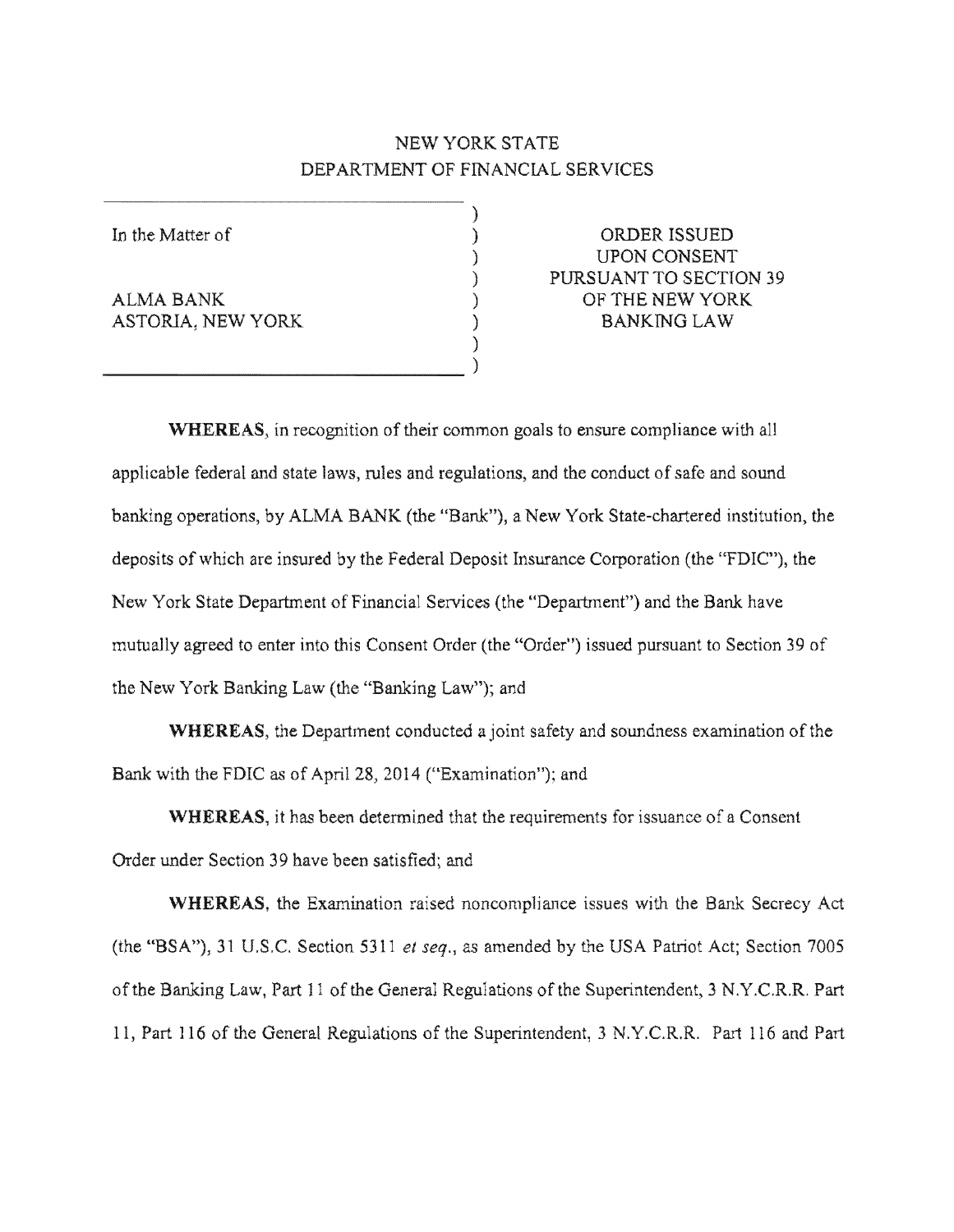321 of the Superintendent's Regulations, 3 N.Y.C.R.R. Part 321, and the Regulations of the FDIC and Office of Foreign Assets Control ("OFAC"); and

WHEREAS, additional enforcement action consistent with the duties, powers and obligations of the Superintendent of Financial Services of the State of New York (the "Superintendent") may be taken as required and if necessary to address these and any other supervisory concerns of the Department with respect to the Bank; and

WHEREAS, on May 26, 2015, the Board of Directors of the Bank (the "Board"), by unanimous written consent, adopted a resolution:

1. Stipulating and consenting to the issuance of this Order on behalf of the Bank and consenting to compliance on behalf of the Bank with each and every provision of this Order;

2. Waiving any and all rights to judicial review of this Order;

3. Waiving any and all rights to challenge or contest the validity, effectiveness, terms or enforceability of the provisions of this Order.

**NOW, THEREFORE, IT IS HEREBY ORDERED** pursuant to Section 39 of the Banking Law that the Bank shall not engage in unsafe or unsound banking practices and not commit violations of the law and/or regulation.

IT IS FURTHER ORDERED that the Bank, its institution-affiliated parties, and its successors and assigns, shall take affirmative action as follows:

#### BSA/AML OVERSIGHT

1. (a) The Board shall increase its supervision and direction of the Bank's BSA Compliance Program, assuming full responsibility for the approval of sound policies, procedures and processes, including holding meetings at least once a month, at which it shall review the Bank's compliance with this Order. The Bank's Board minutes shall document these reviews.

 $-2-$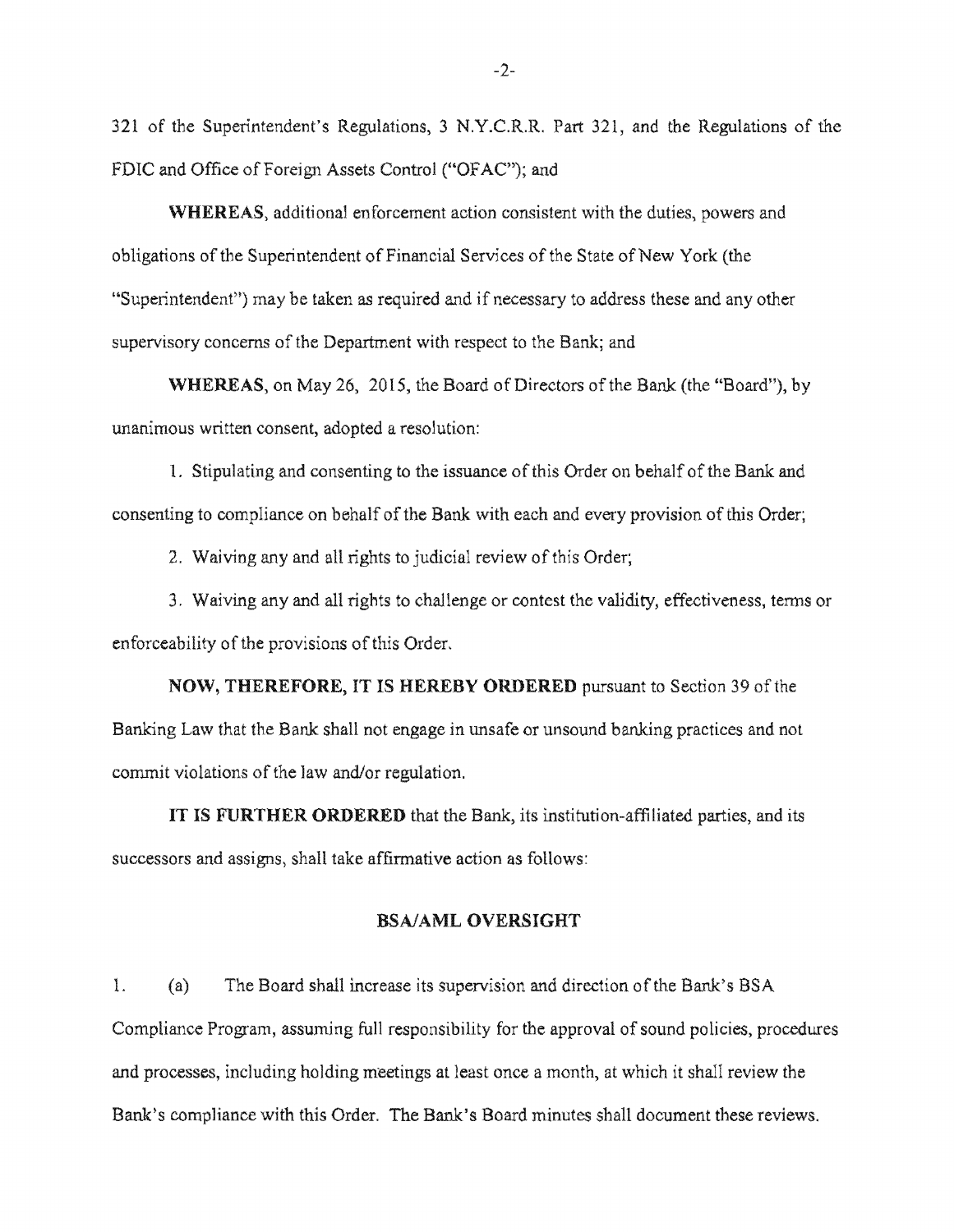(b) Within 90 days of the effective date of this Order (the "Effective Date"), the Bank shall develop a written plan to ensure satisfactory Board oversight of the Bank's compliance with applicable BSA statutory and regulatory requirements ("Board Oversight Plan"). At a minimum, the Board Oversight Plan should provide for a sustainable governance framework that includes the following:

(i) Ongoing effective control and oversight of the Bank Secrecy Act/Anti-Money Laundering ("BSA/AML") and OFAC requirements;

(ii) Clearly defined roles and accountabilities regarding BSA/AML and OFAC compliance, including policies and procedures to ensure appropriate qualifications on the part of those entrusted with such responsibilities;

(iii) Adequate resources to ensure compliance with this Order and applicable regulations and requirements; and

(iv) Measures to ensure proper oversight of outsourced audit engagements.

(c) Within 30 days of completion, the Board Oversight Plan shall be submitted to the Regional Director of the Federal Deposit Insurance Corporation New York Region (the "Regional Director") and the Superintendent for non-objection or comment. Within 30 days of receipt of non-objection or comments from the Regional Director and the Superintendent, and after incorporation and adoption of any and all comments, the Board shall approve the Board Oversight Plan and record such approval in the minutes of the Board meeting. Thereafter, the Board shall implement and fully comply with the Board Oversight Plan.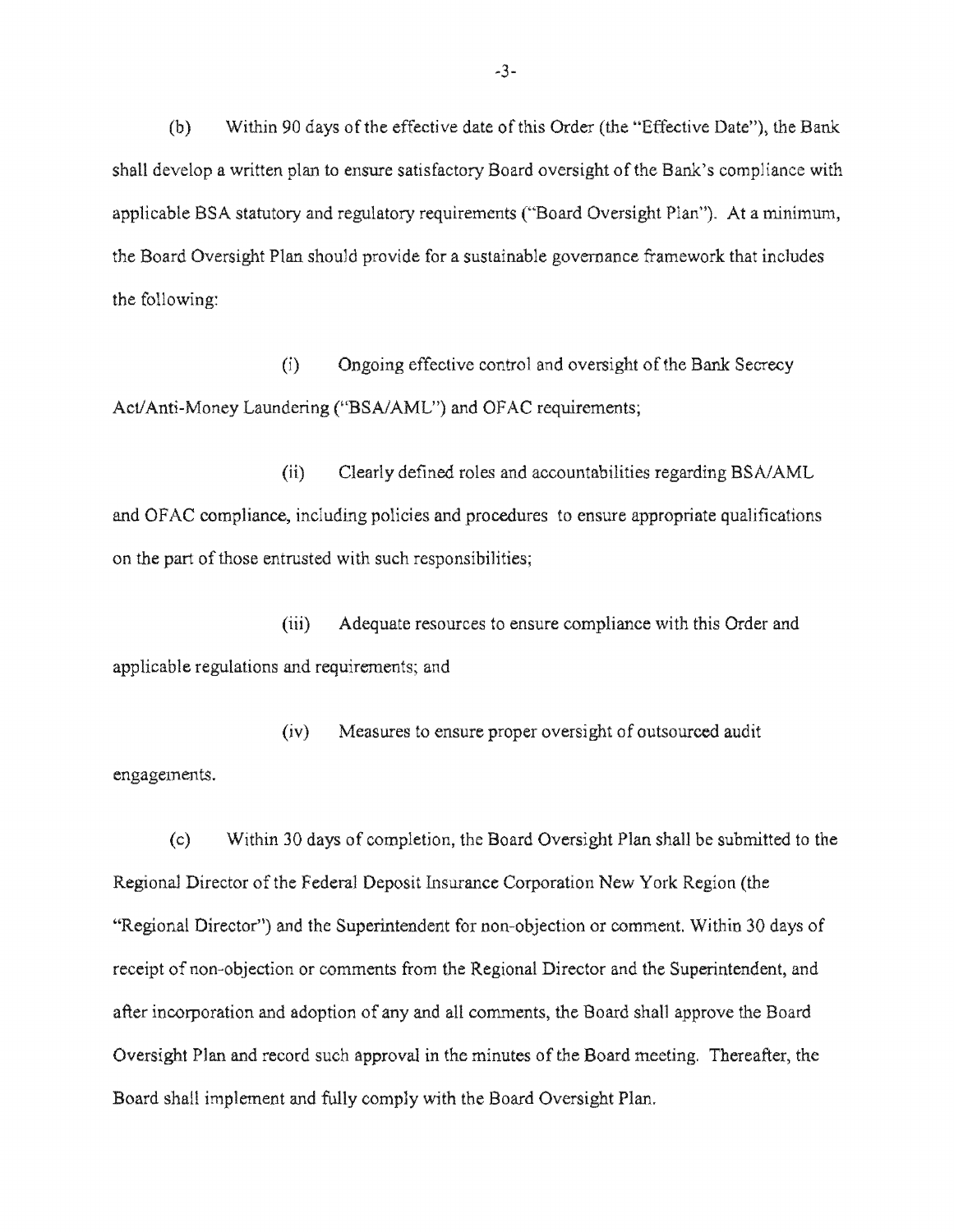$(d)$  The Bank shall have and retain management qualified to oversee all aspects of the Bank's BSA Compliance Program, including a BSA Officer (defined herein) and an OFAC Officer (defined herein), as described in paragraphs 8 and 9 of this Order. Management shall ensure compliance with all applicable BSA laws and regulations. The BSA Officer and the OFAC Officer shall have the qualifications, authority and experience commensurate with his or her duties and responsibilities related to applicable laws and regulations.

#### WRITTEN BSA COMPLIANCE PROGRAM

2. (a) Within 120 days of the Effective Date, the Bank shall develop and the Board shall approve a revised, written BSA Compliance Program, including policies and procedures, which fully meets all applicable requirements of section 326.8 of the FDIC's Rules and Regulations, 12  $C.F.R.$  § 326.8 and all applicable BSA laws and regulations, and which is designed to, among other things, ensure and maintain full compliance by the Bank with the BSA and the rules and regulations issued pursuant thereto.

(b) Within 120 days of the Effective Date, the Bank shall provide the Regional Director and the Superintendent with a copy of the revised, written BSA Compliance Program for non-objection or comment. Thereafter, the revised BSA Compliance Program shall be implemented in a manner acceptable to the Regional Director and the Superintendent, as determined at subsequent examinations and/or visitations of the Bank.

#### RISK ASSESSMENT

3. Within 90 days of the Effective Date, the Bank shall review and enhance its risk assessment of the Bank's operations ("Risk Assessment"), as detailed in the April 28, 2014

 $-4-$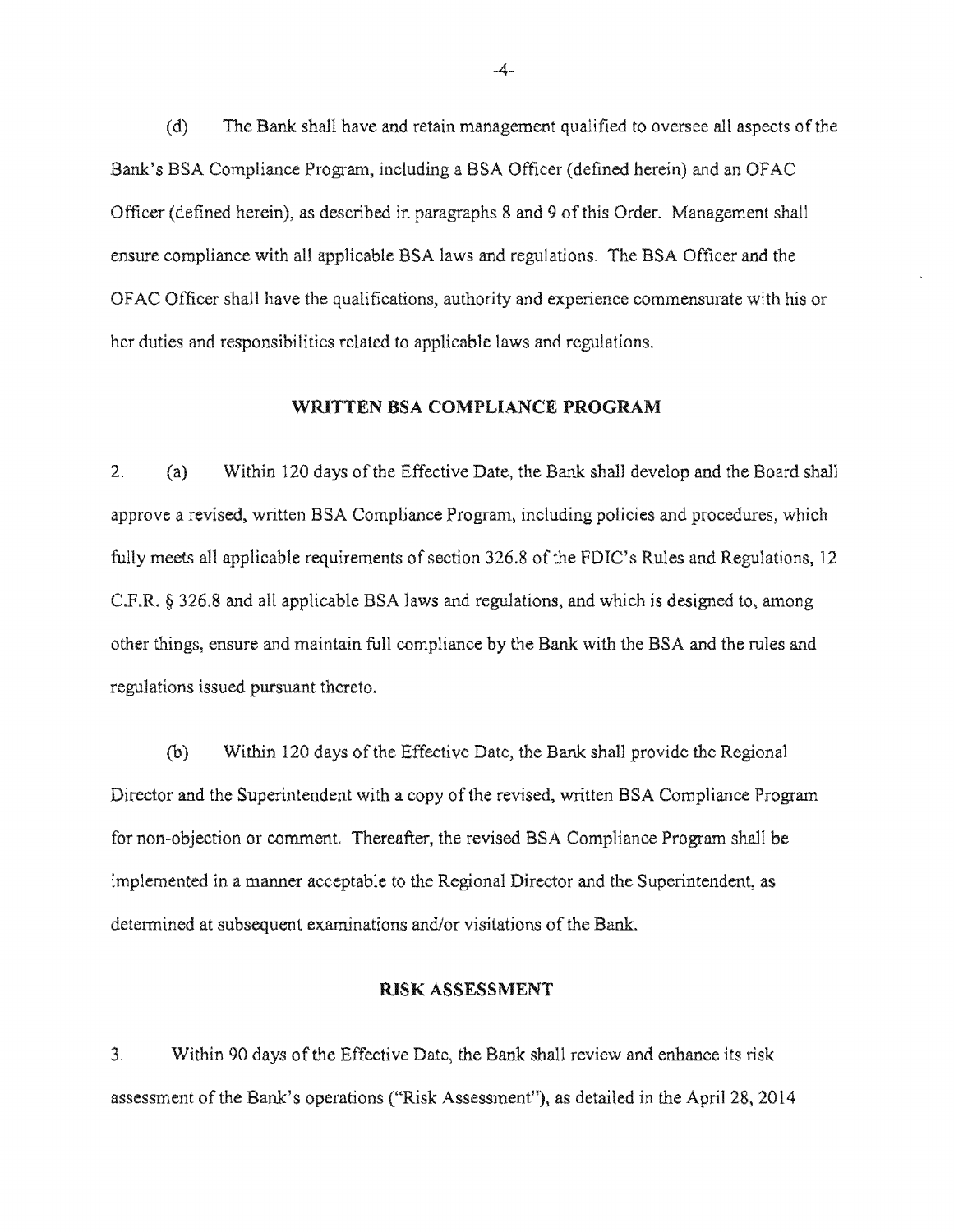Report of Examination issued jointly by the FDIC and the Department ("2014 ROE"), consistent with the guidance for risk assessments set forth in the Federal Financial Institutions Examination Council's BSA/AML Examination Manual (the "Manual"), and shall establish appropriate written policies, procedures, and processes regarding Risk Assessment. The Risk Assessment shall address all pertinent risk factors that affect the overall BSA/AML risk profile of the Bank, and ensure that risk ratings are accurate and well supported through qualitative and quantitative data. The Bank shall conduct a periodic Risk Assessment no less than annually.

#### BSA INTERNAL CONTROLS

4. (a) Within 120 days of the Effective Date, the Bank shall develop a system of internal controls designed to ensure full compliance with the BSA ("BSA Internal Controls") taking into consideration the Bank's size and risk profile, as determined by the Risk Assessment required by paragraph 3 of this Order.

(b) At a minimum, such system of BSA Internal Controls shall include policies, procedures, and processes addressing the following areas:

 $(i)$  Suspicious Activity Monitoring and Reporting: The Bank shall, taking into account its size and risk profile, develop, adopt and implement policies, procedures, processes, and systems for monitoring, detecting, and reporting suspicious activity being conducted in all areas within or through the Bank; and ensure the timely, accurate, and complete filing of Suspicious Activity Reports ("SARs") as required by law, with an appropriate level of documentation and support for management's decisions to file or not to file a SAR. Such policies, procedures, processes and systems should ensure that all relevant areas of the Bank are

-5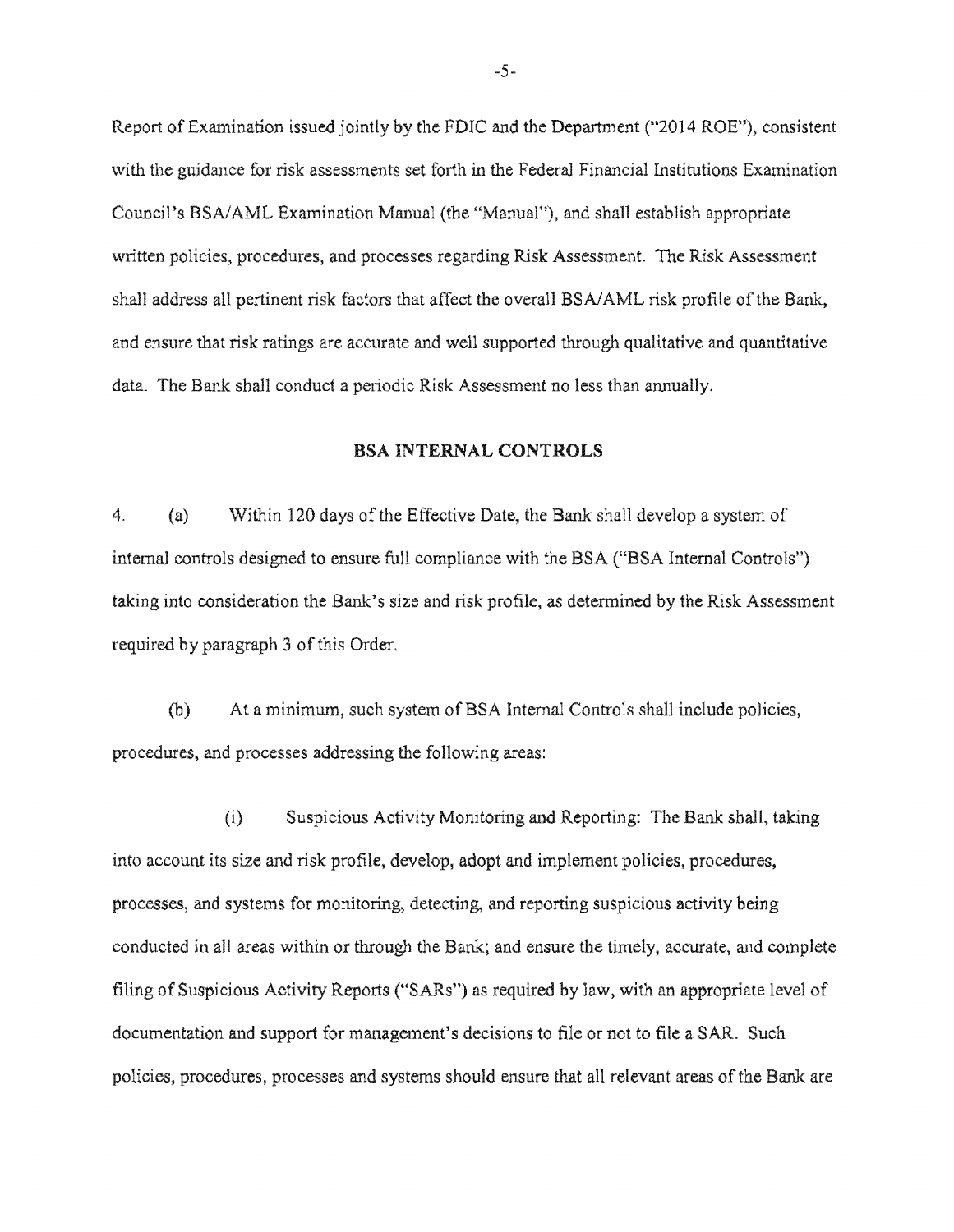monitored for suspicious activity, including, but not limited to: cash transactions, international and domestic wire transfers, ATM transactions, brokered deposits, non-governmental organizations and charities, subpoenaed accounts, remote deposit capture activities, and attomeys' trust accounts. Any systems the Bank plans to utilize to assist in monitoring, detecting and reporting suspicious activity shall be validated, and parameters which are established shall be supported through a documented analysis of appropriate information.

(ii) Due Diligence: The Bank shall review and enhance its customer due diligence ("CDD") policies, procedures and processes for new and existing customers to:

a. be consistent with the guidance for CDD set forth in the Manual;

b. operate in conjunction with its Customer Identification Program ("CIP");

c. enable the Bank to predict with relative certainty the types of transactions which a customer is likely to engage.

> At a minimum, the CDD program shall provide for:  $(iii)$

a. a risk assessment of the customer base through an appropriate risk rating system to ensure that the risk level of the Bank's customers is accurately identified based on the potential for money laundering or other illicit activity posed by the customer's activities, with consideration given to the purpose of the account, the anticipated type and volume of account activity, types of products and services offered, and locations and markets served by the customer;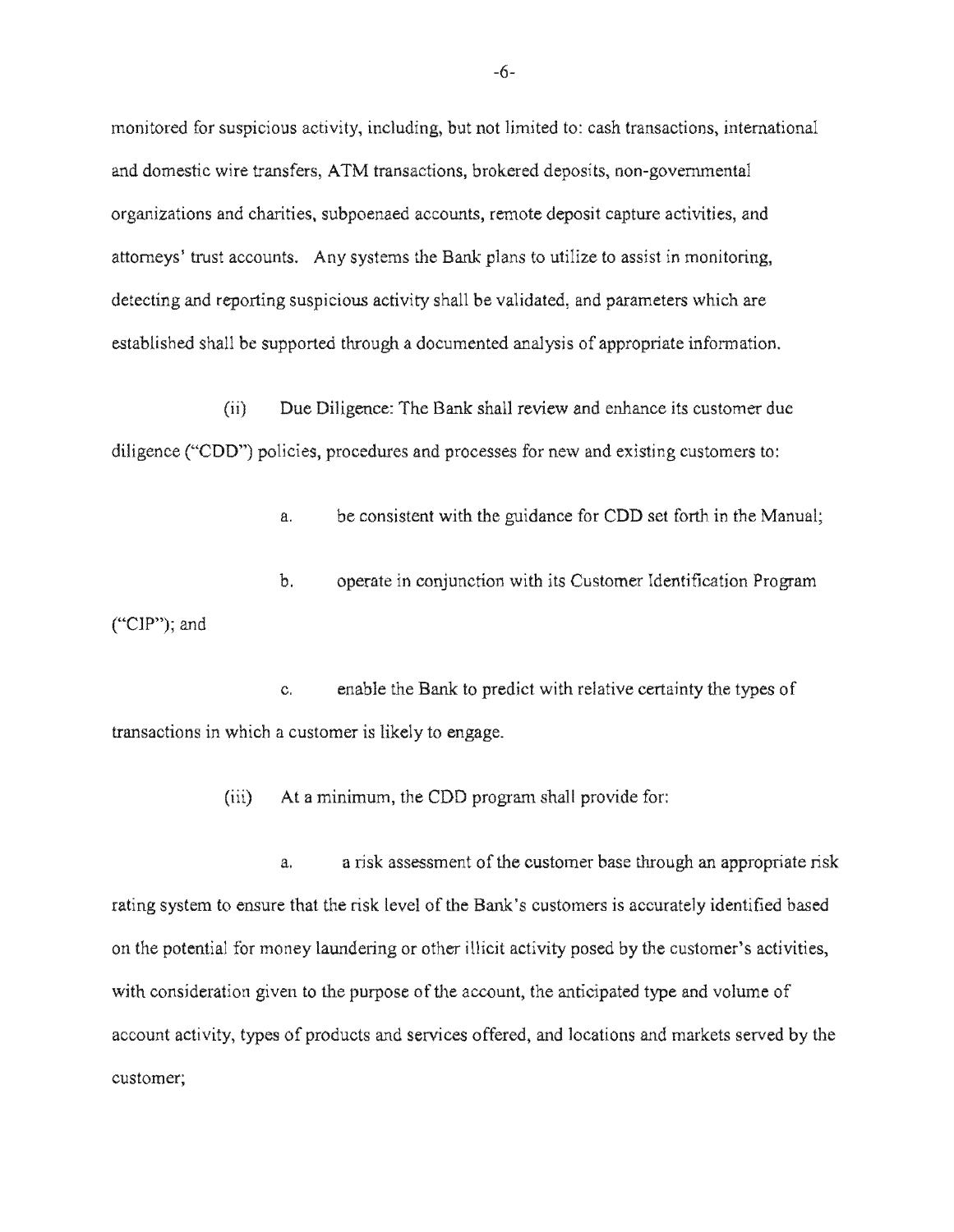b. an appropriate level of ongoing monitoring commensurate with the risk level to ensure that the Bank can reasonably detect suspicious activity and accurately determine which customers require enhanced due diligence ("EDD");

c. processes to obtain and analyze a sufficient level of customer information at account opening to assist and support the risk ratings assigned;

d. processes to document and support the CDD analysis, including a method to validate risk ratings assigned at account opening, and resolve issues when insufficient or inaccurate information is obtained; and

e. processes to reasonably ensure the timely identification accurate reporting of known or suspected criminal activity, as required by the suspicious activity reporting provisions of Part 353 of the FDIC's Rules and Regulations, 12 C.F.R. Part 353 and any other applicable laws and regulations.

(iv) Enhanced Customer Due Diligence: The Bank shall review and enhance its EDD policies, procedures and processes to conduct EDD necessary for those categories of customers the Bank has reason to believe pose a heightened risk of suspicious activity, including, but not limited to, the high-risk accounts described in the 2014 ROE. The EDD policies, procedures and processes should:

a. be consistent with the guidance for EDD set forth in the Manual; and

 $\mathbf{b}$ . operate in conjunction with its CIP and CDD policies, and processes.

 $-7-$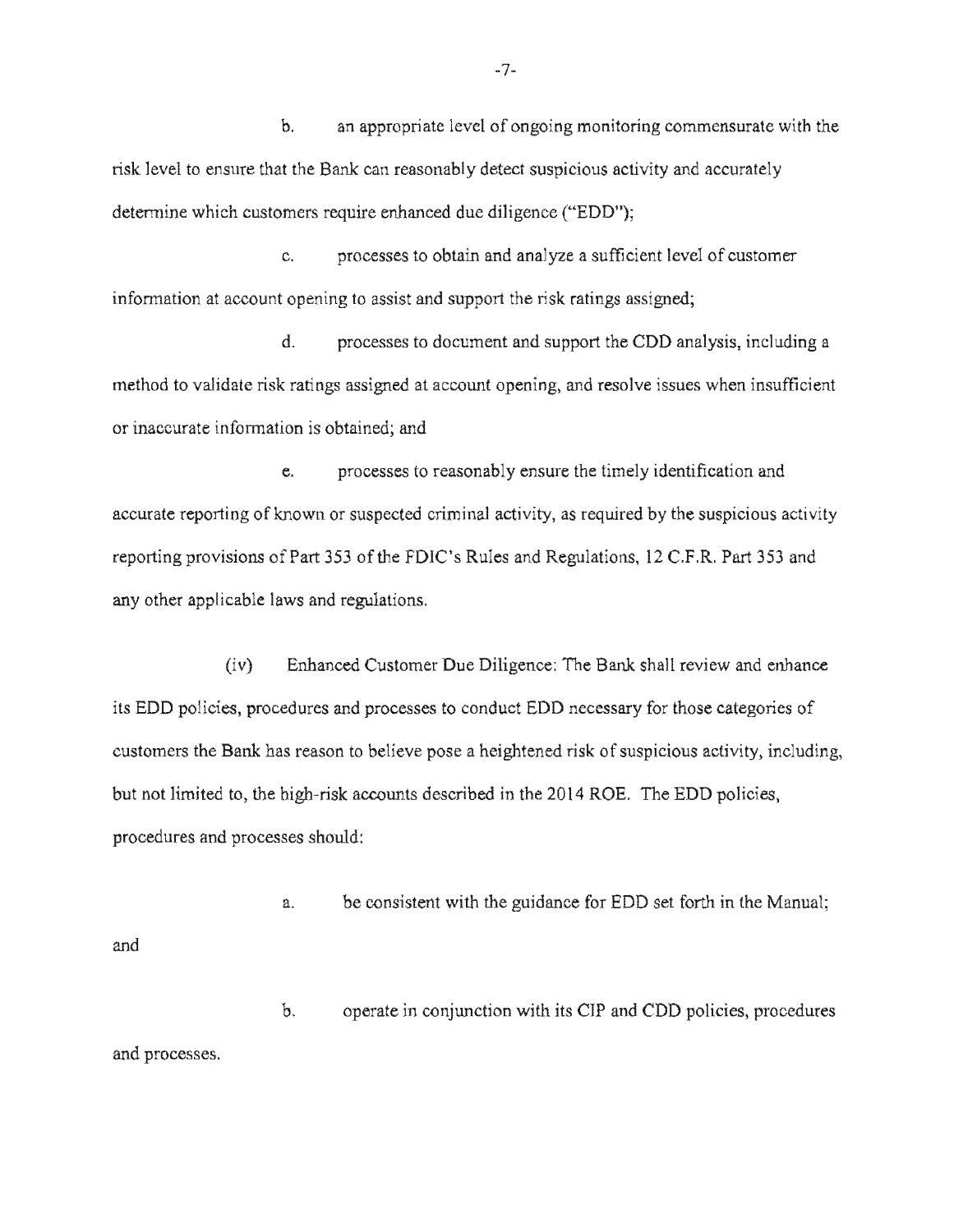$(v)$  At a minimum, the EDD program shall include procedures to:

a. determine the appropriate frequency for conducting ongoing reviews based on customer risk level;

b. determine the appropriate documentation necessary to conduct and support ongoing reviews and analyses in order to reasonably understand the normal and expected transactions of the customer; and

c. reasonably ensure the timely identification and accurate reporting of known or suspected criminal activity, as required by the suspicious activity reporting provisions of Part 353 of the FDIC's Rules and Regulations, 12 C.F.R. Part 353 and all applicable laws and regulations.

 $(vi)$  Within 120 days of the Effective Date, the Bank shall develop a remediation plan ("Remediation Plan") to address the CDD and EDD deficiencies identified in the 2014 ROE within the Bank's customer accounts. The Remediation Plan shall include methods to ensure that all necessary CDD and EDD is performed and documented in accordance with the relevant provisions of this paragraph.

(vii) The BSA internal control policies, procedures, processes, and practices shall operate in conjunction with each other and be consistent with the guidance for account/transaction monitoring and reporting set forth in the Manual, including arranging for the dissemination of a high-risk customer list to appropriate departments within the Bank.

(c) Within 10 days of completion, the Bank shall submit the revised internal control policies, procedures and processes and the Remediation Plan to the Regional Director and the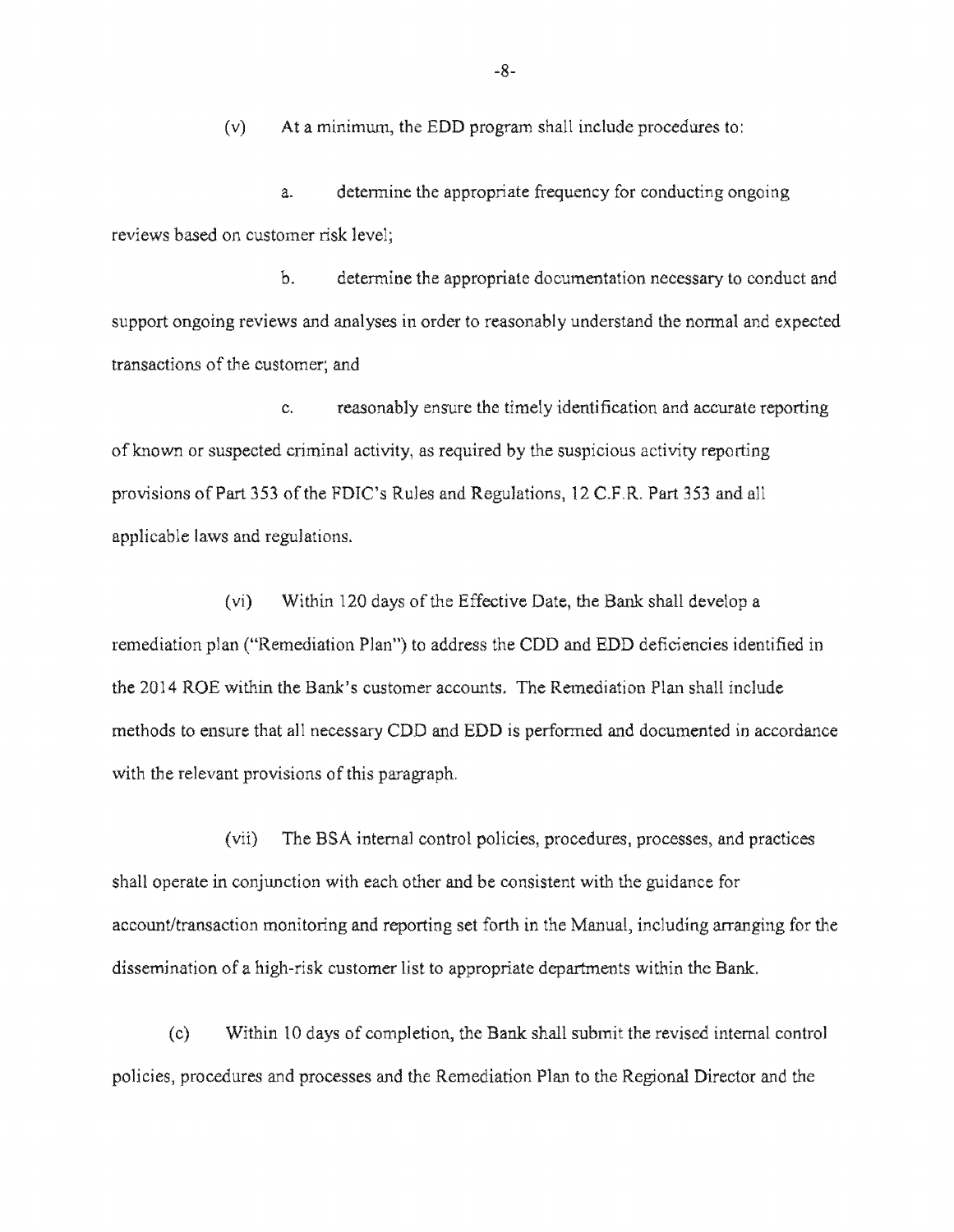Superintendent for non-objection or comment. Within 30 days of receipt of non-objection or comments from the Regional Director and the Superintendent, and after incorporation and adoption of all comments, the Board shall approve the revised BSA internal control policies, procedures, processes and practices, and the Remediation Plan and record such approvals in the minutes of the Board meeting. Thereafter, the Bank shall implement and fully comply with the revised internal control policies, procedures, processes and practices, and the Remediation Plan.

#### OFAC INTERNAL CONTROLS

5. Within 120 days of the Effective Date, the Bank shall develop, adopt, and implement a system of internal controls designed to ensure full compliance with applicable OFAC laws and regulations, taking into consideration the recommendations contained in the 2014 ROE and in a manner consistent with the guidance for OFAC compliance in the Manual.

#### BSA TRAINING

6. Within 120 days of the Effective Date, the Bank shall develop, adopt and implement effective training programs designed for the Board, management and staff and their specific responsibilities for compliance with all relevant laws, regulations, and Bank policies, procedures and processes relating to the BSA and its implementing laws and regulations ("Training") Program"). This Training Program shall ensure that all appropriate personnel are aware of, and can effectively comply with, the requirements of the BSA on an ongoing basis, including as they relate to high risk products and services, as described in the 2014 ROE. The Training Program shall, at a minimum,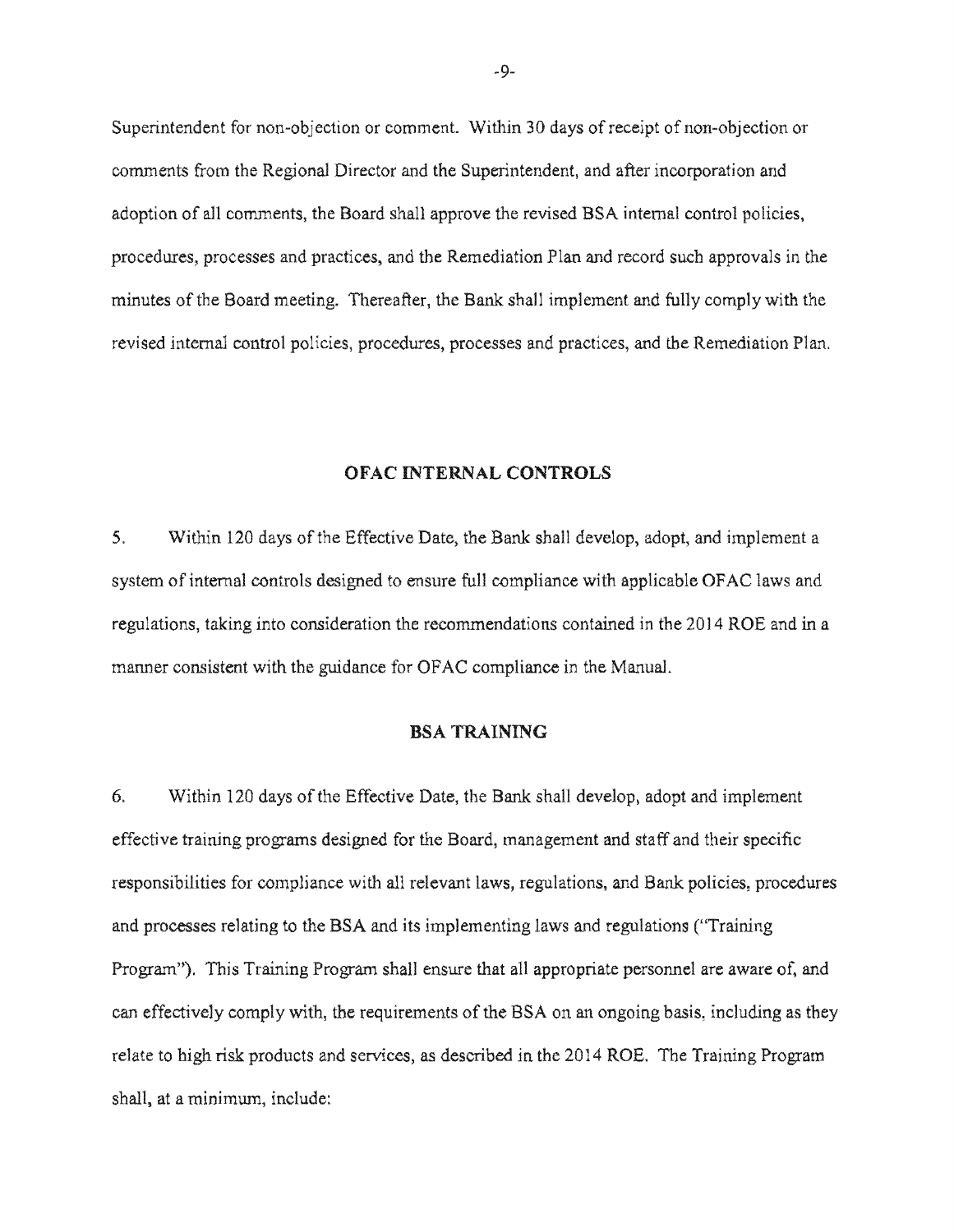(a) an overview of the BSA for new staff along with specific training designed for their specific duties and responsibilities upon hiring;

(b) training on the Bank's BSA policies, procedures and processes along with new rules and requirements as they arise for appropriate personnel designed to address their specific duties and responsibilities;

 $(c)$  a requirement that the Bank fully document the training of each employee with respect to BSA policies, procedures and processes, including the designated BSA Officer; and

 $(d)$  a requirement that training in these areas be conducted no less frequently than annually.

## BSA INDEPENDENT TESTING

7. (a) Within 90 days of the Effective Date, the Bank shall establish an independent testing program for compliance with BSA rules and regulations, to be performed no less than annually, which independent testing program may be developed and written by a third party service provider. The scope of the testing procedures to be performed shall be documented in writing and approved by the Board or its designee. Testing procedures shall be consistent with the guidance for independent testing as set forth in the Manual, include the testing of high-risk products and services as described in the 2014 ROE, and, at a minimum, address the following:

(i) overall integrity and effectiveness of *BSN*AML compliance program, including policies, procedures, and processes;

> BSA/AML risk assessment;  $(ii)$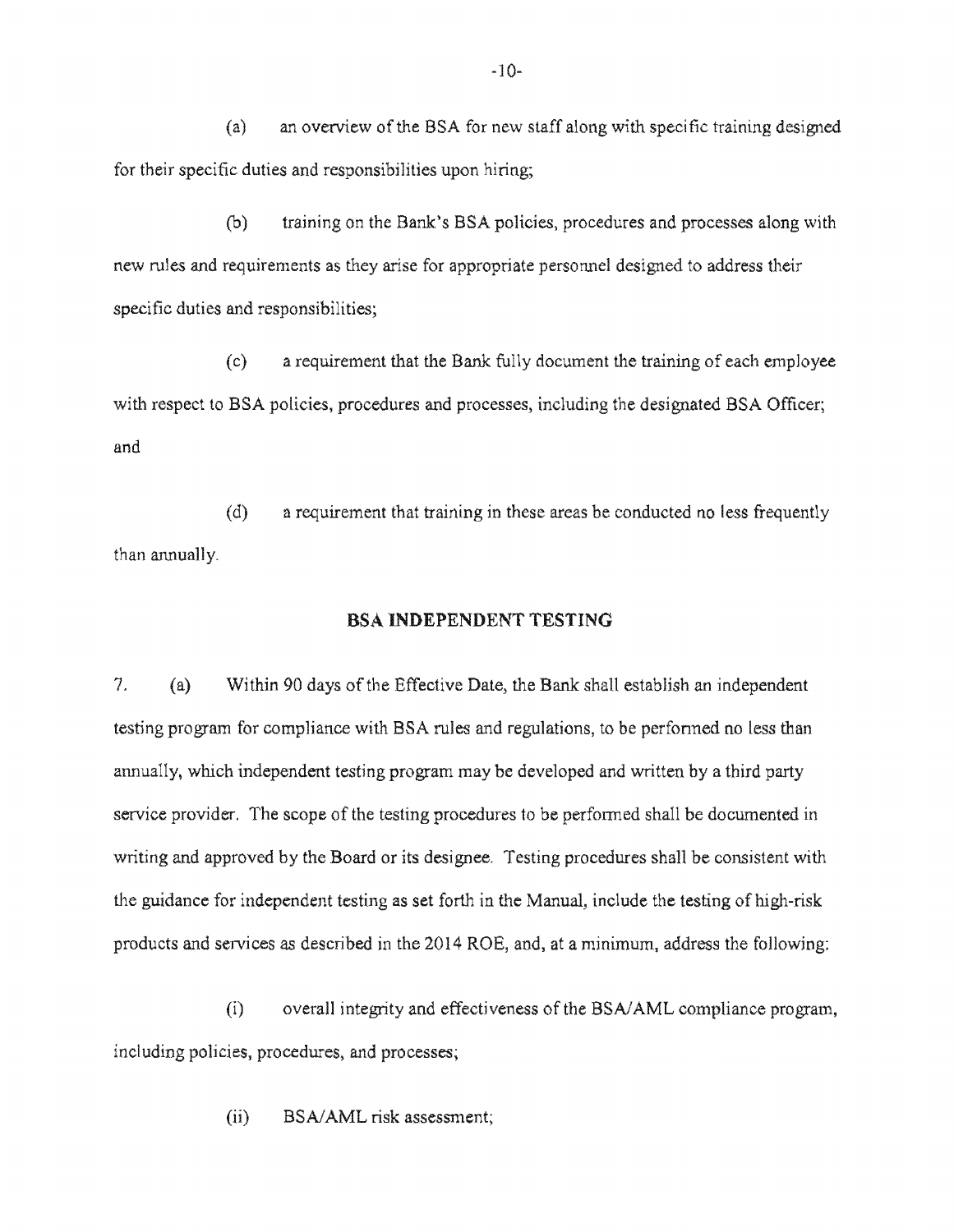(iii) BSA reporting and record keeping requirements;

(iv) CIP implementation;

 $(v)$  adequacy of CDD and EDD policies, procedures, and processes and whether they comply with internal requirements;

(vi) adherence of personnel to the Bank's BSA/AML policies, procedures, and processes;

(vii) appropriate transaction testing, with particular emphasis on high-risk operations;

(viii) training adequacy, including its comprehensiveness, accuracy of materials, the training schedule, and attendance tracking;

 $(ix)$  a summary and assessment of management's efforts to resolve violations and deficiencies noted in the previous tests or audits and regulatory examinations;

 $(x)$  an assessment of the overall process for identifying and reporting suspicious activity, including a review of filed or prepared SARs to determine their accuracy, timeliness, completeness, and effectiveness of the Bank's policies;

 $(xi)$  the accuracy and completeness of account risk profiles; and

 $(xii)$  the integrity and accuracy of the Bank's automated suspicious activity monitoring system.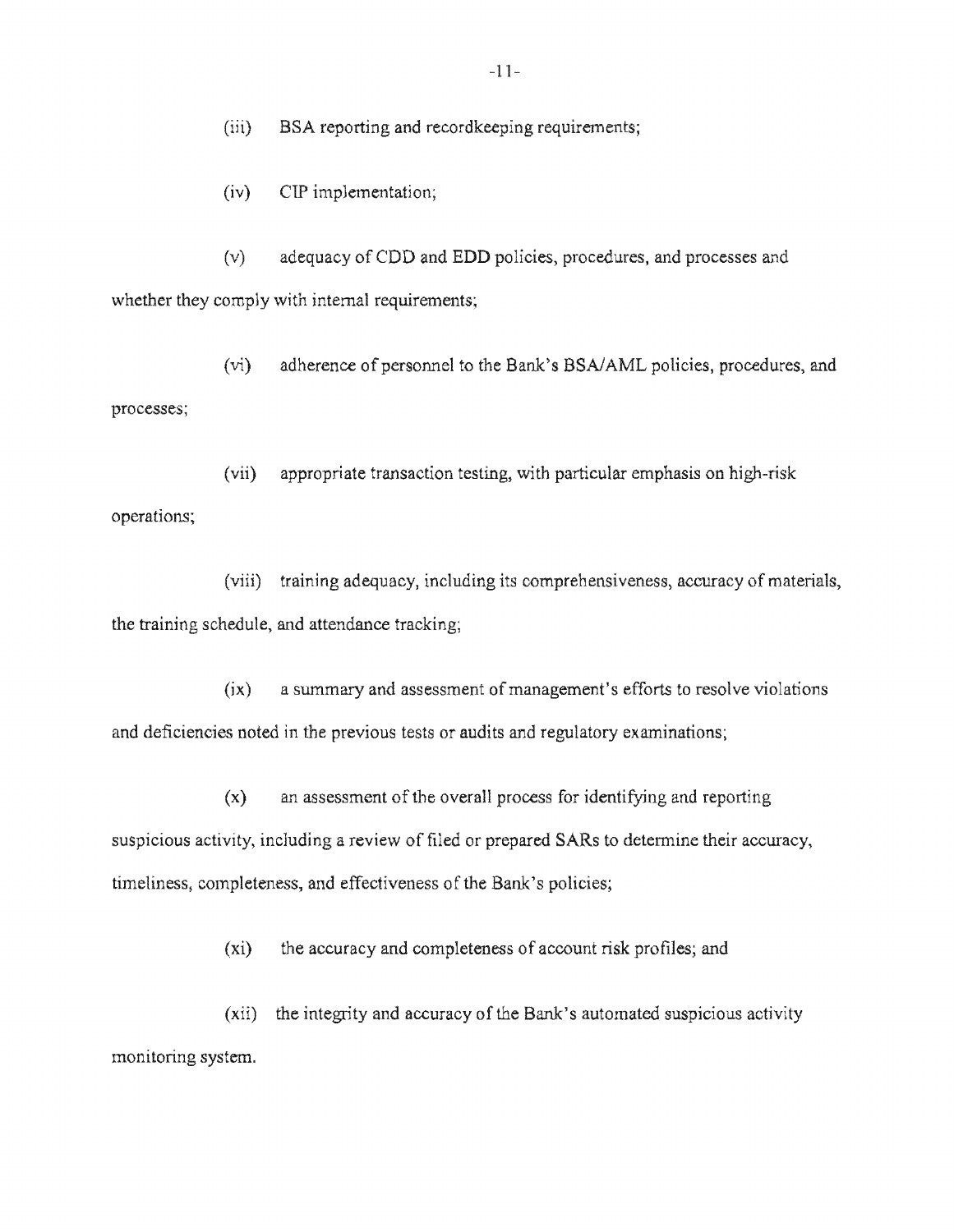$(b)$  The Bank shall prepare or receive from a third party, as applicable, written reports documenting the testing results and providing recommendations for improvement. Such reports shall be presented to the Board.

#### DESIGNATION OF BSA OFFICER

8. Within 60 days of the Effective Date of this Order, the Bank shall submit the name, resume, biographical, financial, and conflict disclosures, completed Interagency Biographical and Financial Report (FDIC Form No. 3064-0006) (to the extent not already submitted) and any other applicable information as the Regional Director or Superintendent may request, of a qualified individual or individuals to be responsible for coordinating and monitoring day-to-day compliance with the BSA ("BSA Officer") for review and non-objection by the Regional Director and Superintendent. The BSA Officer shall:

(a) have sufficient experience, executive authority and independence to monitor and ensure compliance with the BSA, including the ability to develop and implement BSA policies and procedures;

 $(b)$  be responsible for determining the adequacy of the Bank's BSA staffing given its size and risk profile (based upon the Risk Assessment, as previously defined) and for supervising such staff;

(c) report directly to the Board or the committee established pursuant to paragraph 14 of this Order;

(d) report to the Bank's Audit Committee on a regular basis, not less than quarterly, with respect to BSA matters; and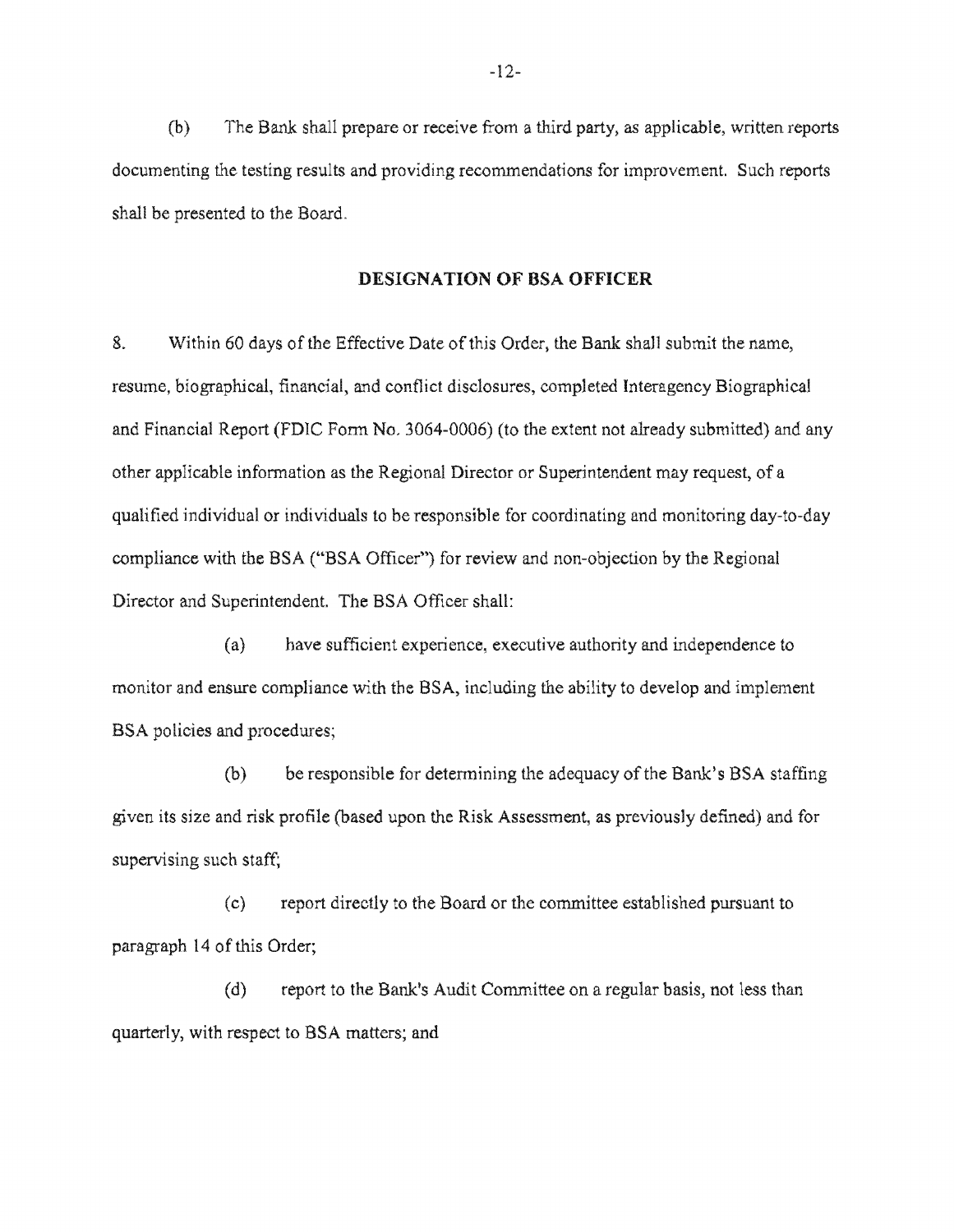(e) be responsible for assuring the proper and timely filing of SARs, Currency Transaction Reports ("CTRs"), Reports of International Transportation of Currency or Monetary Instruments ("CMIRs"), Reports of Foreign Bank and Financial Accounts ("FBARs") and any other reports required by the BSA or its implementing laws or regulations.

#### DESIGNATION OF OFAC OFFICER

9. (a) Within 60 days of the Effective Date, the Bank shall submit the name, resume biographical, financial, and conflict disclosures, and any other information as the Regional Director or the Superintendent may request, of a qualified individual or individuals to be responsible for coordinating and monitoring day-to-day compliance with OFAC laws and regulations and the oversight of blocked funds ("OFAC Officer") for review and non-objection by the Regional Director and the Superintendent. The OFAC Officer shall:

(i) have sufficient experience, executive authority and independence to monitor and ensure compliance with OFAC laws and regulations, including the ability to develop and implement OFAC policies and procedures;

 $(i)$  report directly to the Board or the committee established pursuant to paragraph 14 of this Order;

(iii) report to the Bank's Audit Committee on a regular basis, not less than quarterly, with respect to OFAC matters; and

 $(iv)$  be responsible for assuring the proper and timely filing of, reports of blocked or rejected transactions with OFAC and any other reports required by OFAC laws and regulations.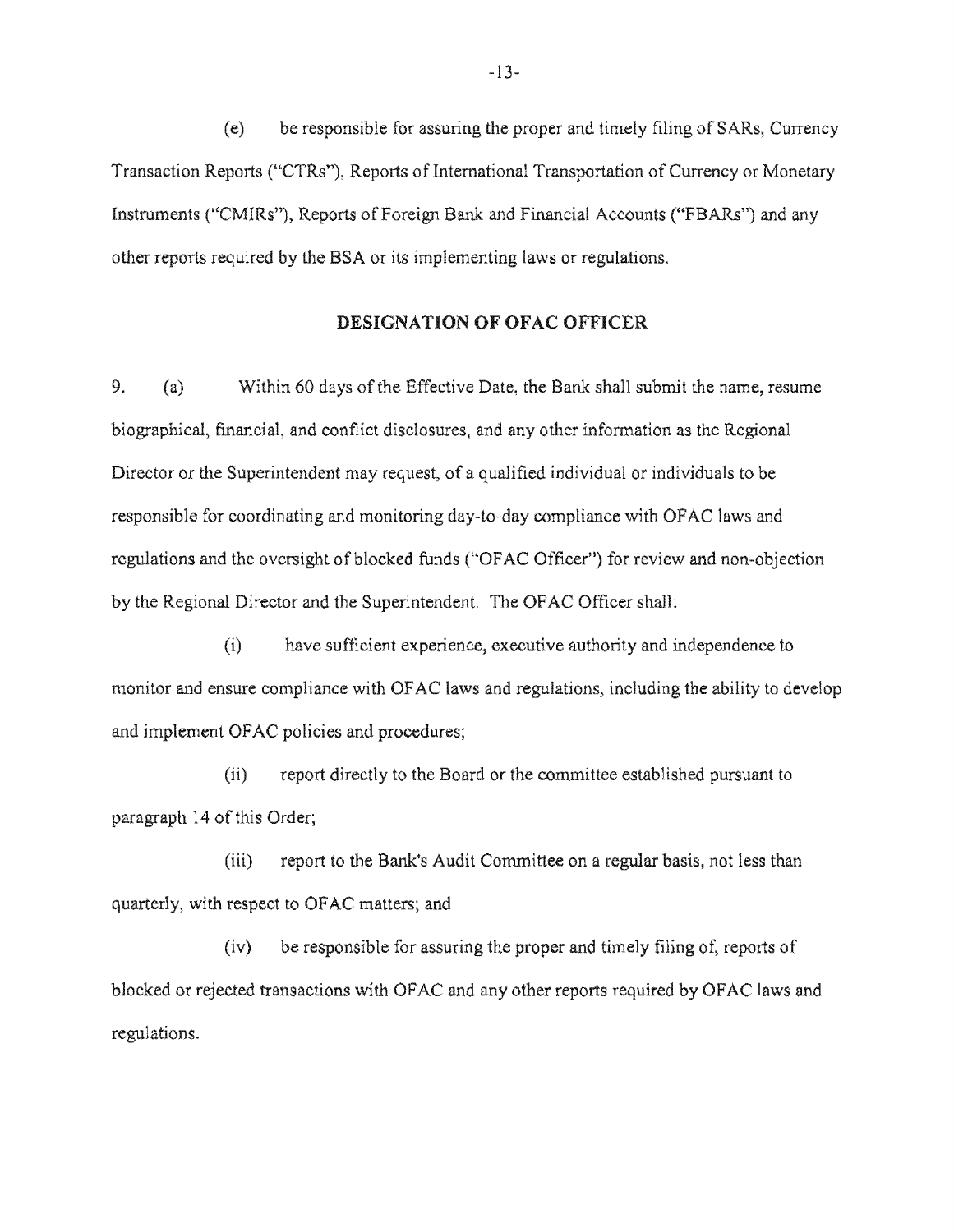(b) The designated BSA Officer and the OFAC Officer may be the same qualified individual.

#### BSA STAFFING

10. Within 90 days of the Effective Date, and periodically thereafter, no less than annually, the committee established pursuant to paragraph 14 of this Order shall perform a review of the Bank's BSA staffing needs to ensure adequate and appropriate resources are in place at all times. The review shall include, at a minimum, consideration of the Bank's size and growth plans, geographical areas served, products and services offered, and any changes in BSA/AML practices, rules and regulations.

#### REPORTS

11. The Bank shall ensure that all required reports, including CTRs, SARs, CMIRs, FBARs, and any other reports required by applicable BSA laws or regulations are completed accurately and properly filed within required timeframes.

## LOOK BACK REVIEW

12. (a) Within 30 days of the Effective Date, the Bank shall engage an independent third party, acceptable to the Regional Director and the Superintendent, to conduct a review of all accounts and transaction activity for the time period beginning January 2, 2013 through the Effective Date to determine whether any suspicious activity involving any accounts or transactions within or through the Bank was properly identified and reported in accordance with the applicable suspicious activity reporting requirements ("Look Back Review").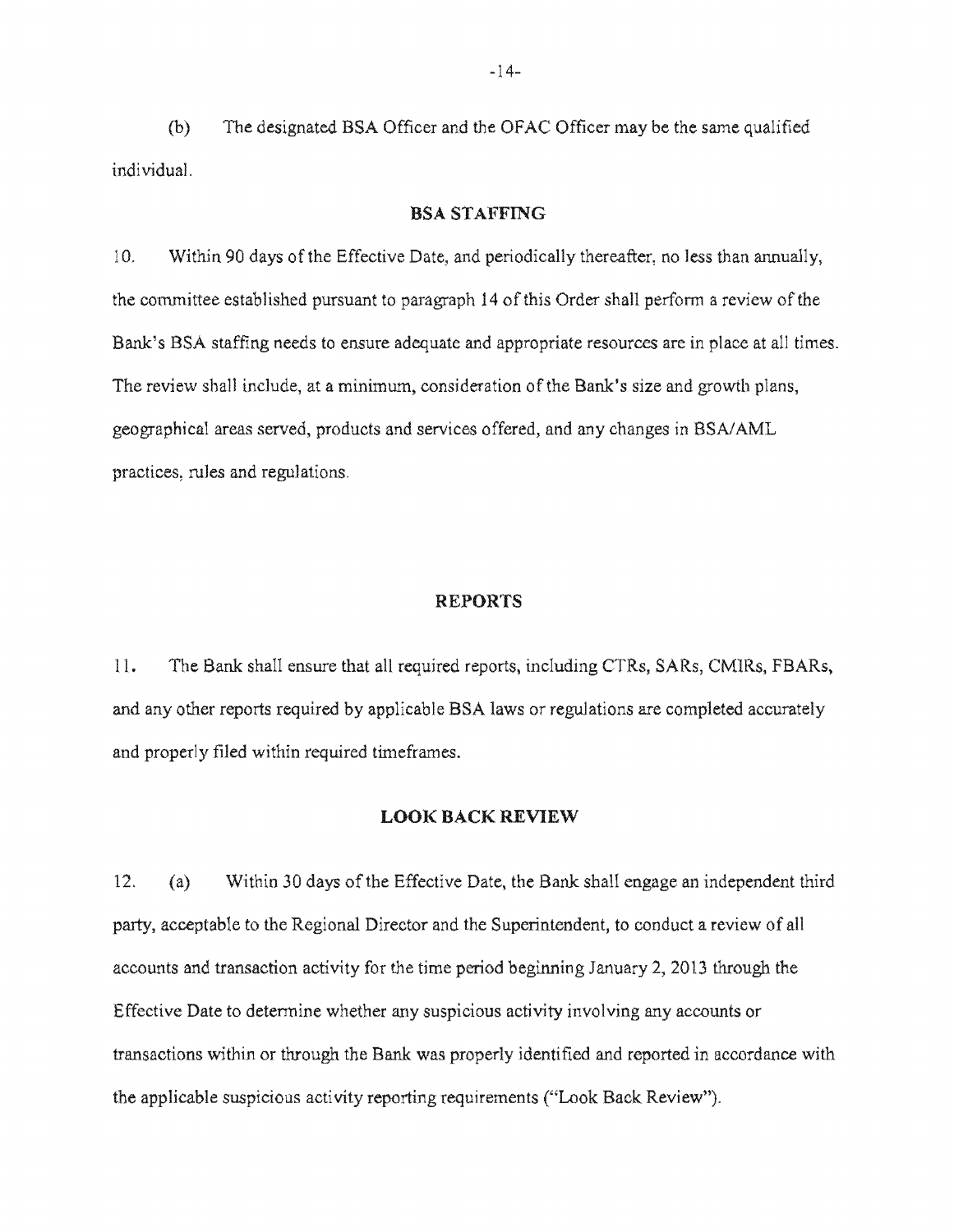$(b)$ Within 10 days of the engagement, but prior to the commencement of the Look Back Review, the Bank shall submit the engagement letter to the Regional Director and the Superintendent for non-objection with respect to the scope, methodology and timing of the Look Back Review. The engagement letter submitted shall, at a minimum, include:

 $(i)$  a description of the work to be performed under the engagement letter, the fees for each significant element of the engagement, and the aggregate fee;

 $(ii)$  the responsibilities of the firm or individual;

identification of the professional standards covering the work to be  $(iii)$ performed;

 $(iv)$  identification of the specific procedures to be used when carrying out the work to be performed;

the qualifications of the employee $(s)$  of the independent third-party  $(v)$ who is to perform the work;

 $(vi)$  the time frame for completion of the work, which may in no event exceed 120 days;

(vii) any restrictions on the use of the reported findings;

 $(viii)$  a provision by the FDIC and the Department;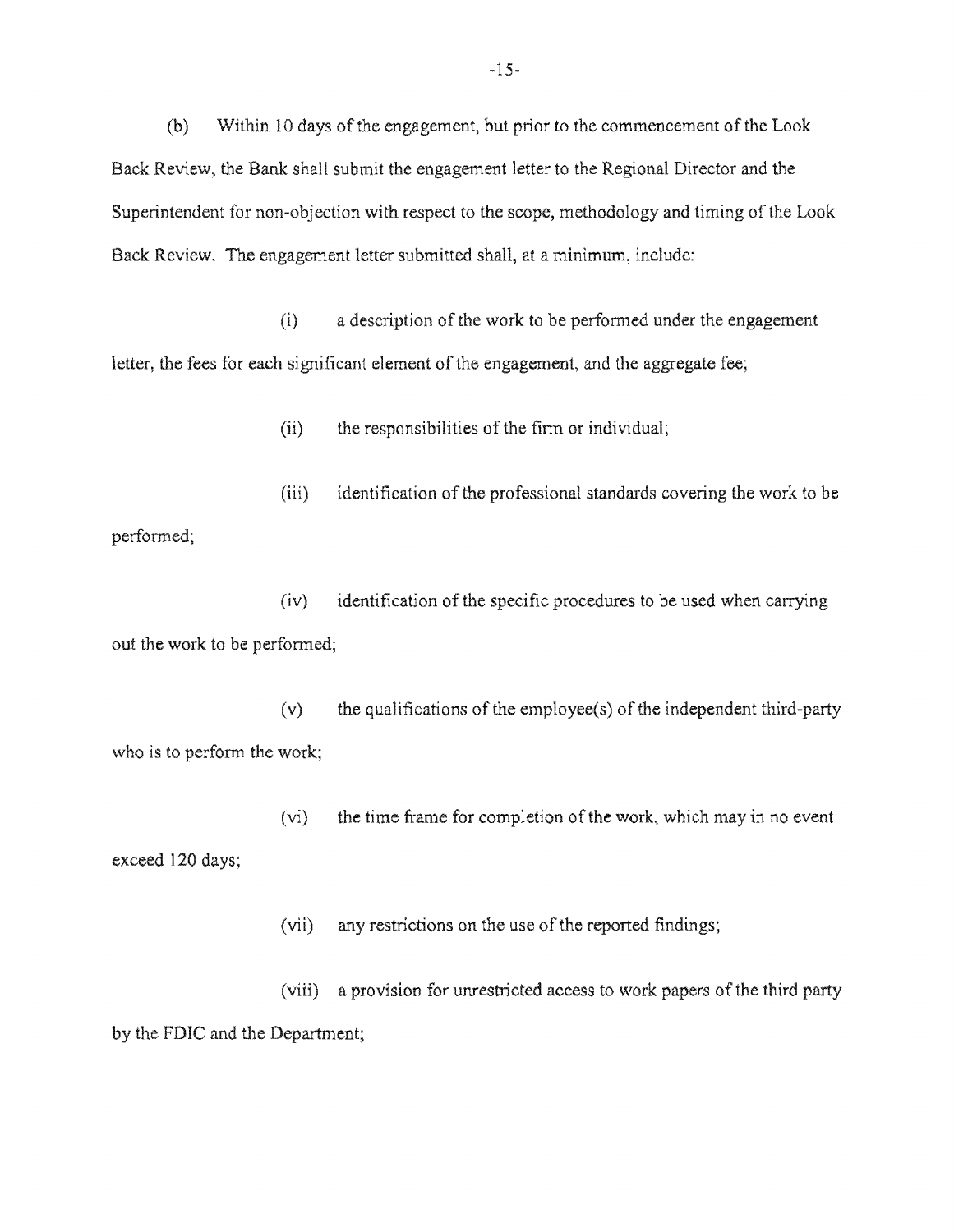(ix) the independent third party's agreement to hold any information, communication or material used in its review and any reports issued as a result thereof as confidential supervisory material governed by Banking Law Section 36 (10) and to establish and maintain such safeguards as are necessary and appropriate to protect the confidentiality thereof; and

 $(x)$  a certification that the independent third party, including all individuals designated by the independent third party, is not affiliated, and has not been engaged in business, in any manner with a current or former employee of the Bank or any of its senior executive officers (as that term is defined in 12 C.F.R.  $\S$  303.101(b)) or directors (current or forrner) and has not had any business, investment or commercial relationship with the Bank or any affiliate of the Bank at any time over the last five years.

 $(c)$ the independent third party shall provide the Department on a weekly basis, a report on the status of its review including preliminary findings; such reporting shall continue until termination of the engagement or advised by the Department that such reporting is no longer required.

(d) Within 120 days of receipt of the Regional Director's and the Superintendent's non-objection, the third party shall provide a copy of the report detailing its Look Back Review findings, along with copies of any additional SARs and CTRs filed, to the Regional Director and the Superintendent simultaneously with its delivery of the report to the Board.

#### CORRECTIVE ACTION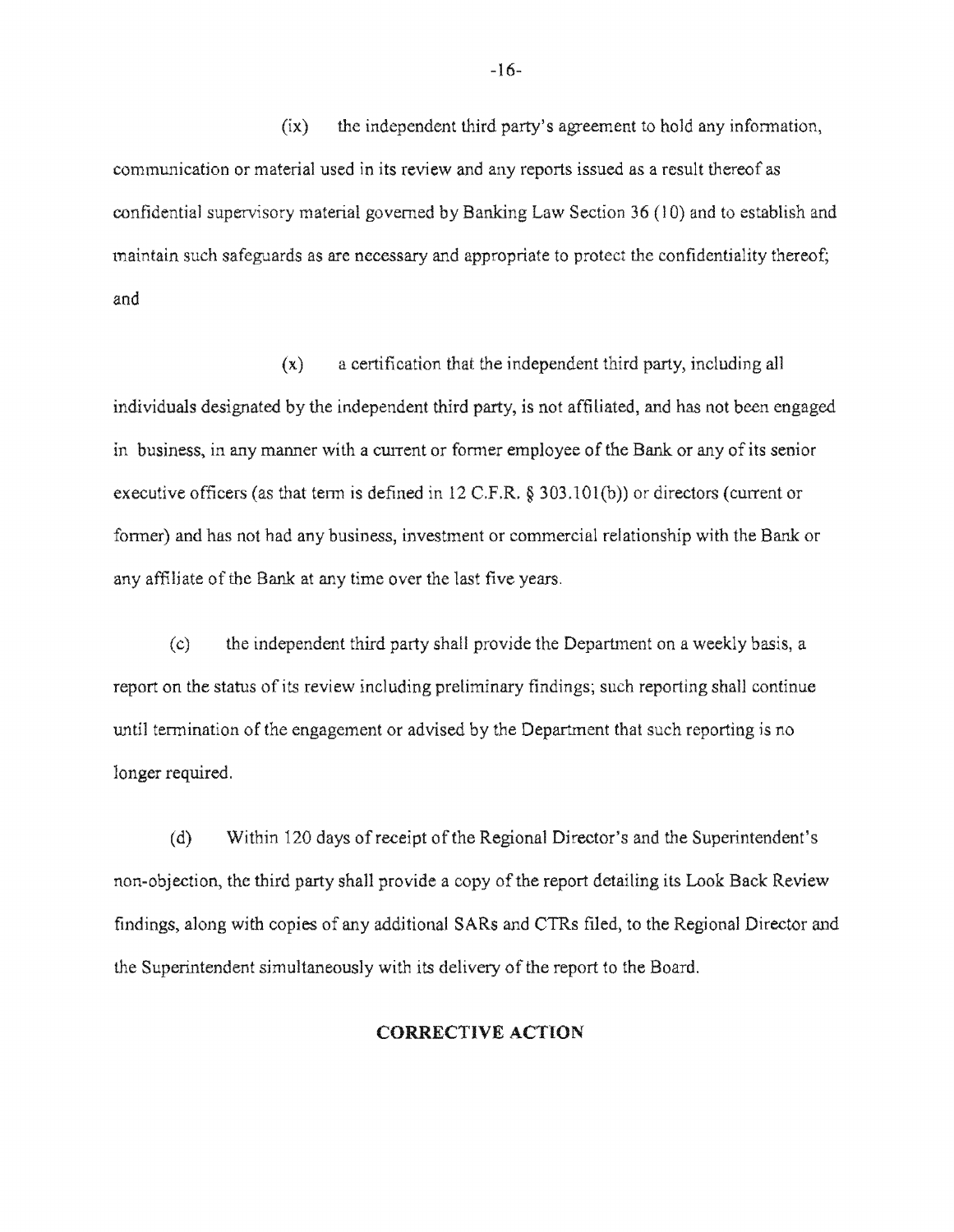13. The Bank shall take all steps necessary, consistent with other provisions of this Order and sound banking practices, to eliminate and correct any unsafe or unsound banking practices and any violations of law or regulation cited in the 2014 ROE.

#### COMPLIANCE COMMITTEE

14. Within 30 days of the Effective Date, the Board shall establish a directors' compliance committee ("Compliance Committee"), a majority of which shall consist of members who are not now, and have never been, involved in the daily operations of the Bank, and whose composition is acceptable to the Regional Director and the Superintendent, with the responsibility of ensuring the Bank's compliance with this Order, BSA regulations and the Bank's BSA Compliance Program. The Compliance Committee shall perform a review of the Bank's BSA staffing needs, as specified in paragraph 10 of this Order, and receive comprehensive monthly reports from the BSA Officer regarding the Bank's compliance with BSA regulations and the Bank's BSA Compliance Program. The Compliance Committee shall present a report to the Board at each regularly scheduled Board meeting regarding the Bank's compliance with the provisions of this Order, the BSA and its implementing laws and regulations and the Bank's BSA Compliance Program, which shall be recorded in the appropriate minutes of the Board meeting and retained in the Bank's records.

## AUDIT PROGRAM

15. (a) Within 60 days ofthe Effective Date, the Bank shall develop an internal audit program ("Audit Program") that establishes procedures to protect the integrity of the Bank's operational and accounting systems. At a minimum, the Audit Program shall: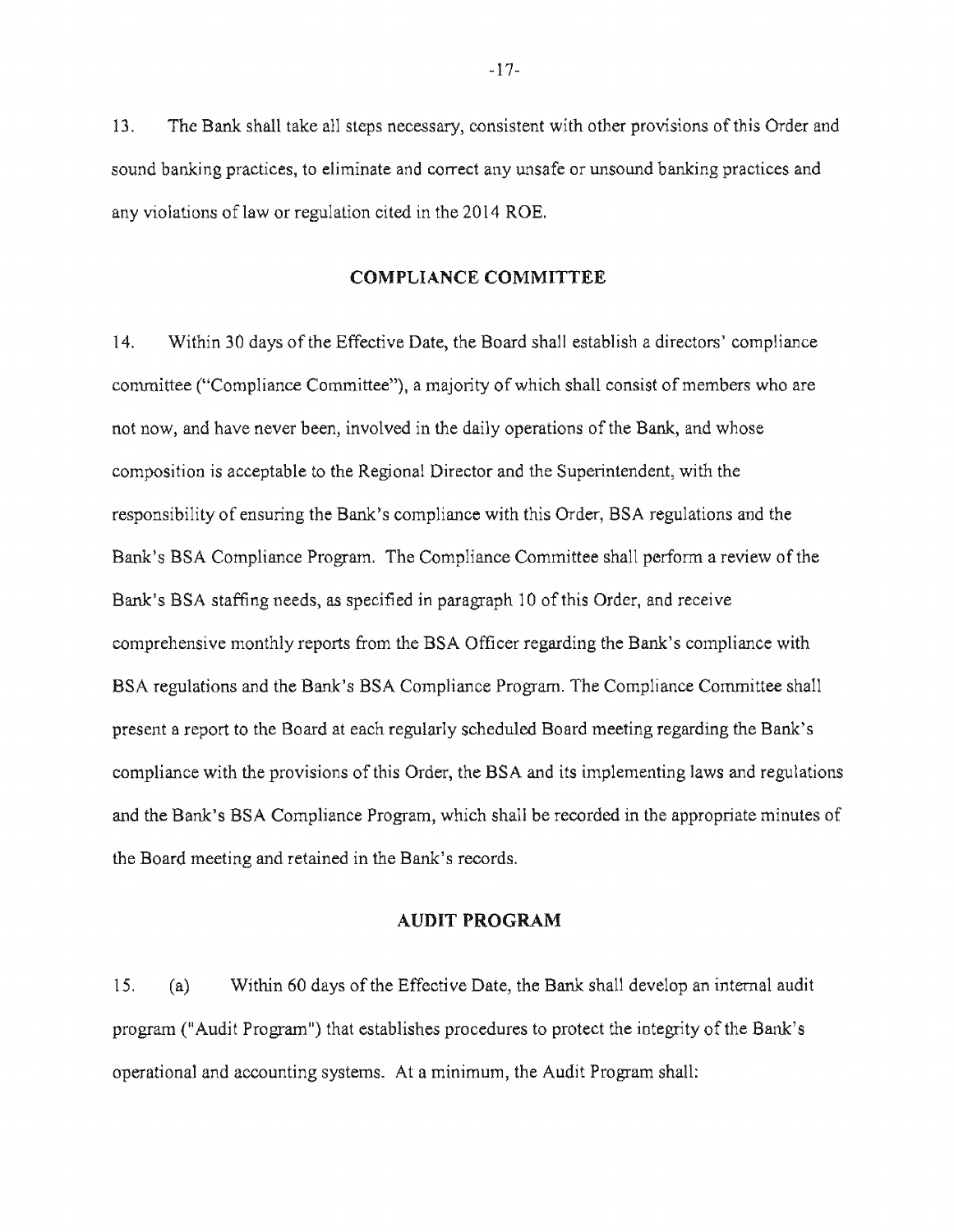$(i)$ comply with the *Interagency Policy Statement on the Internal Audit Function and its Outsourcing (FIL-21-2003, issued March 17, 2003);* 

 $(ii)$  provide procedures to test the validity a procedural controls, and resulting records; and

(iii) provide the Board with quarterly reports of audit findings and the status of efforts to remediate all audit findings directly from the auditors. The minutes of the Board shall reflect its consideration of these reports and describe any discussion or action taken as a result thereof.

(b) The Board shall address all findings of the internal audit reports at its next regular meeting following its receipt of the reports. Any action or inaction taken as a result of addressing the reports shall be noted in the minutes of the Board meeting with each individual member's vote recorded.

(c) The Audit Program shall be submitted to the Regional Director and the Superintendent for non-objection or comment. Within 30 days of receipt of non-objection or any comments the Regional Director and the Superintendent, and after incorporation and adoption of any and all comments, the Board shall approve the Audit Program and record such approval in the minutes of the Board meeting. Thereafter, the Bank shall implement and fully comply with the Audit Program.

## PROGRESS REPORTS

 $16.$ Within 30 days of the end of each calendar quarter following the Effective Date, the Bank shall furnish to the Regional Director and the Superintendent written progress reports detailing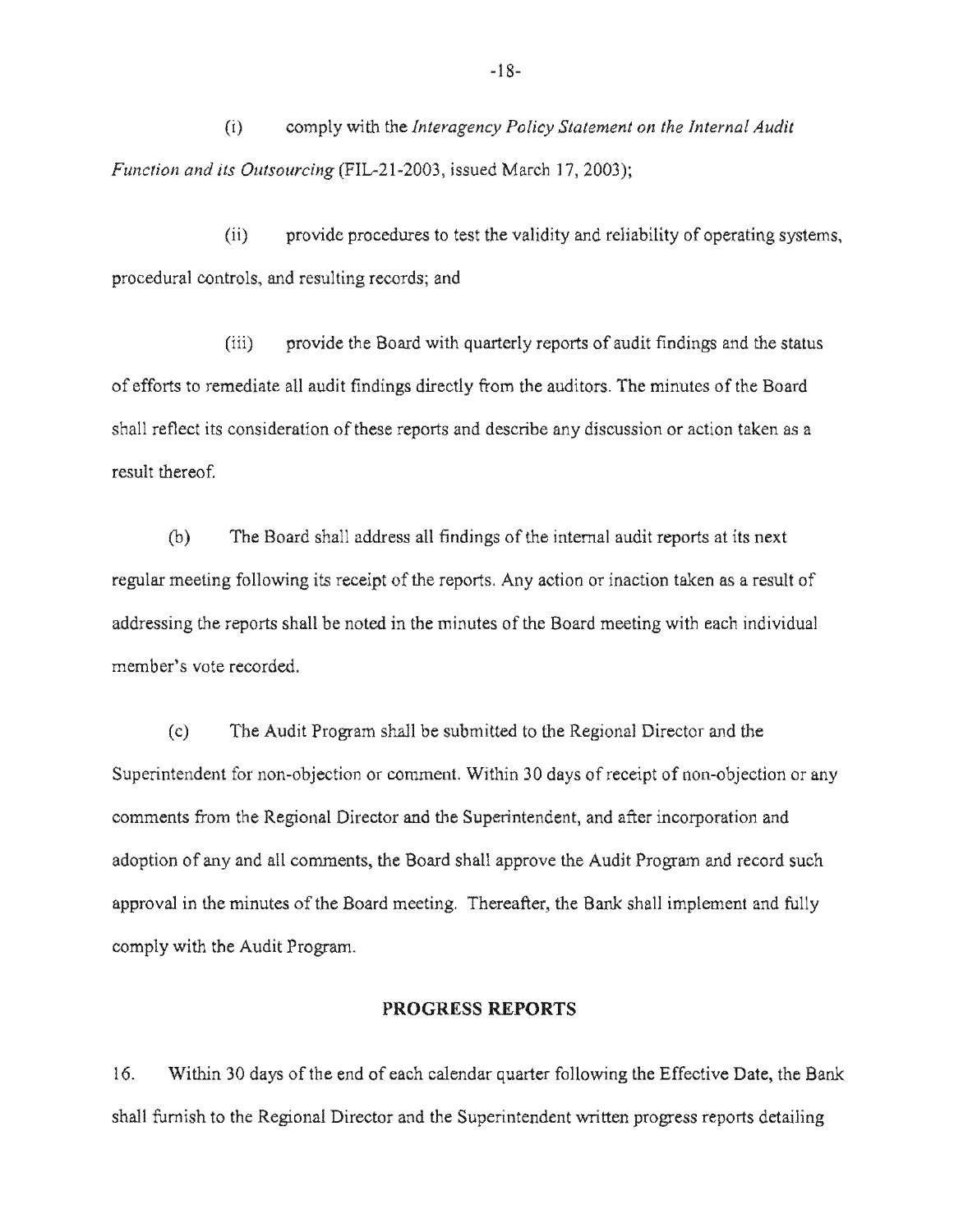the form, manner, and results of any actions taken to secure compliance with this Order. All progress reports and other written responses to this Order shall be reviewed and approved by the Board, and made a part of the Board minutes.

#### SHAREHOLDER DISCLOSURE

17. Following the Effective Date, the Bank shall provide to its shareholders or otherwise furnish a description of this Order:  $(1)$  in conjunction with the Bank's next shareholder communication, or (b) in conjunction with its notice or proxy statement preceding the Bank's next shareholder meeting. The description shall fully describe the Order in all material respects. The description and any accompanying communication, statement, or notice shall be sent to the Superintendent for non-objection or comment within 30 days of the Effective Date and prior to dissemination to shareholders. Any changes requested to be made by the FDIC or the Department shall be made prior to the dissemination of the description, communication, notice, or statement

#### **MISCELLANEOUS**

It is expressly understood that if, at any time, the Regional Director and the Superintendent shall deem it appropriate in fulfilling the responsibilities placed upon them under applicable law to undertake any further action affecting the Bank, nothing in this Order shall bar, estop, or otherwise prevent the Department or any other state or federal agency or department from taking any other action against the Bank or any of the Bank's current or former institutionaffiliated parties.

This Order shall be effective on the date of issuance.